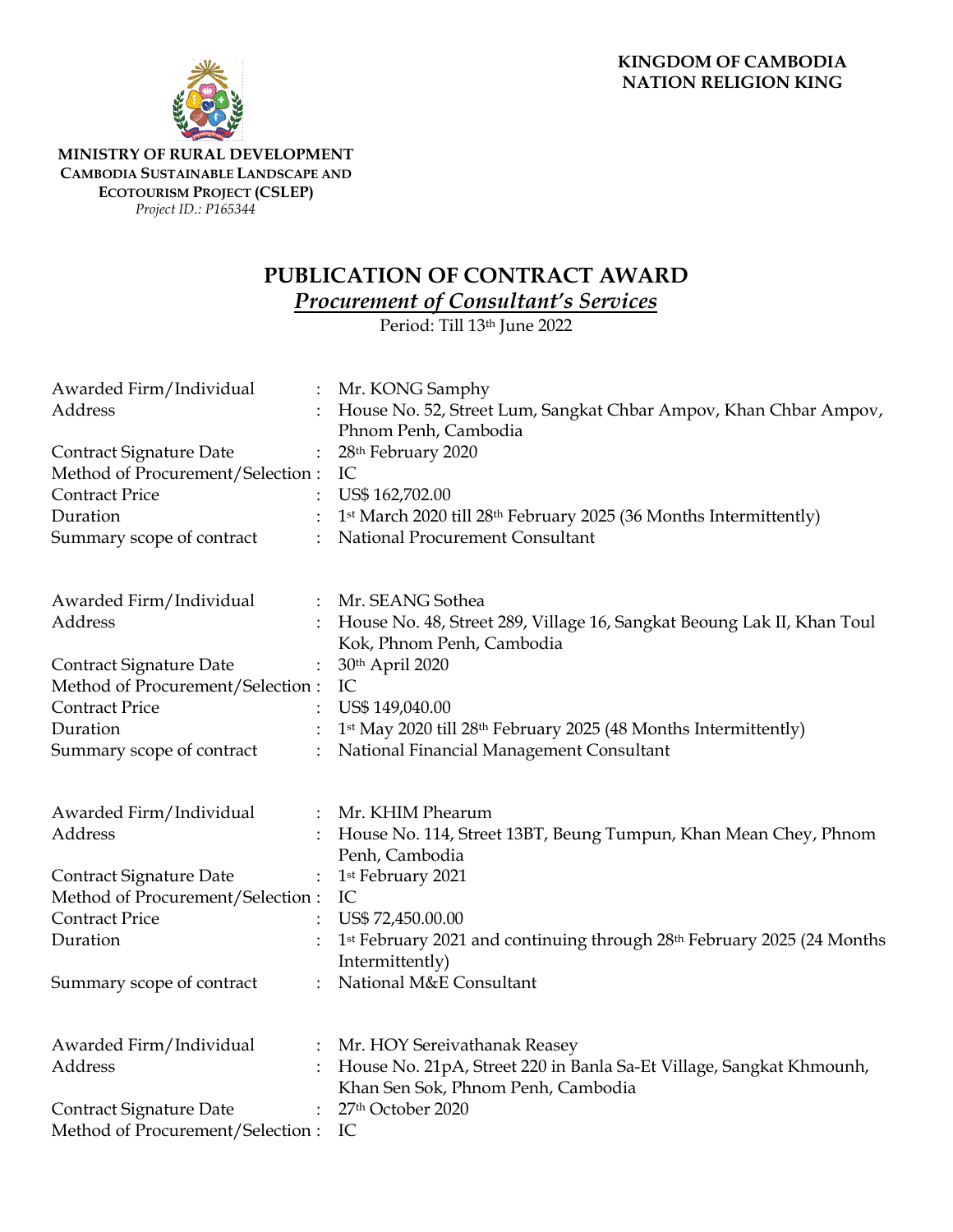| <b>Contract Price</b><br>Duration                                                                                          | US\$ 82,800.00<br>1st November 2020 and continuing through 28th February 2025 (24 Months<br>Intermittently)                                                     |
|----------------------------------------------------------------------------------------------------------------------------|-----------------------------------------------------------------------------------------------------------------------------------------------------------------|
| Summary scope of contract                                                                                                  | National Social Safeguard Consultant                                                                                                                            |
| Awarded Firm/Individual<br>$\ddot{\cdot}$<br>Address                                                                       | Mr. KONG Sopheak<br>House No. V22, Street 217 in Sambour Village, Sangkat Dangkao, Khan<br>Dangkao, Phnom Penh, Cambodia                                        |
| Contract Signature Date<br>Method of Procurement/Selection :                                                               | 27th October 2020<br>IC                                                                                                                                         |
| <b>Contract Price</b><br>Duration                                                                                          | US\$ 82,800.00<br>1 <sup>st</sup> November 2020 and continuing through 28 <sup>th</sup> February 2025 (24 Months<br>Intermittently)                             |
| Summary scope of contract                                                                                                  | National Environment Safeguard Consultant                                                                                                                       |
| Awarded Firm/Individual<br>$\ddot{\phantom{a}}$<br>Address                                                                 | Mr. RUBEN Salgado<br>14 Agusan Street, NPC Village, Tandang Sora, Quezon City, National<br>Capital Region, Philippines                                          |
| Contract Signature Date<br>Method of Procurement/Selection : IC                                                            | 10th March 2021                                                                                                                                                 |
| <b>Contract Price</b><br>Duration                                                                                          | US\$ 91,740.00<br>10 <sup>th</sup> March 2021 and continuing through 28 <sup>th</sup> February 2025 (132 Working<br>Days Intermittently)                        |
| Summary scope of contract                                                                                                  | <b>International Procurement Consultant</b>                                                                                                                     |
| Awarded Firm/Individual<br>Address                                                                                         | : Mr. YONG Yeath<br>No. 163, Street 15, Sangkat Dangkor, Khan Dangkor, Phnom Penh,<br>Cambodia                                                                  |
| Contract Signature Date<br>Method of Procurement/Selection:                                                                | 30th December 2021<br>IC                                                                                                                                        |
| <b>Contract Price</b><br>Duration                                                                                          | US\$ 55,200.00<br>30 <sup>th</sup> December 2021 May 2022 and continuing through 28 <sup>th</sup> February 2025<br>(24 Months Intermittently)                   |
| Summary scope of contract                                                                                                  | National Gender and Community Development Specialist                                                                                                            |
| Awarded Firm/Individual<br>Address<br>Contract Signature Date<br>Method of Procurement/Selection:<br><b>Contract Price</b> | Mr. Roath Kanith<br>No. 60, Sangkat Beong Kak II, Khan Toul Kok, Phnom Penh, Cambodia<br>30th December 2021<br>IC<br>US\$ 21,600.00                             |
| Duration<br>Summary scope of contract                                                                                      | 30 <sup>th</sup> December 2021 May 2022 and continuing through 28 <sup>th</sup> February 2025<br>(8 Months Intermittently)<br>National De-Mining/UXO Specialist |
| Awarded Firm/Individual<br>Address                                                                                         | Mr. TEANG Sokhom<br>No. 15, Street 360, Sangkat Beung Keng Kang III, Khan Chamkarmon,<br>Phnom Penh, Cambodia                                                   |